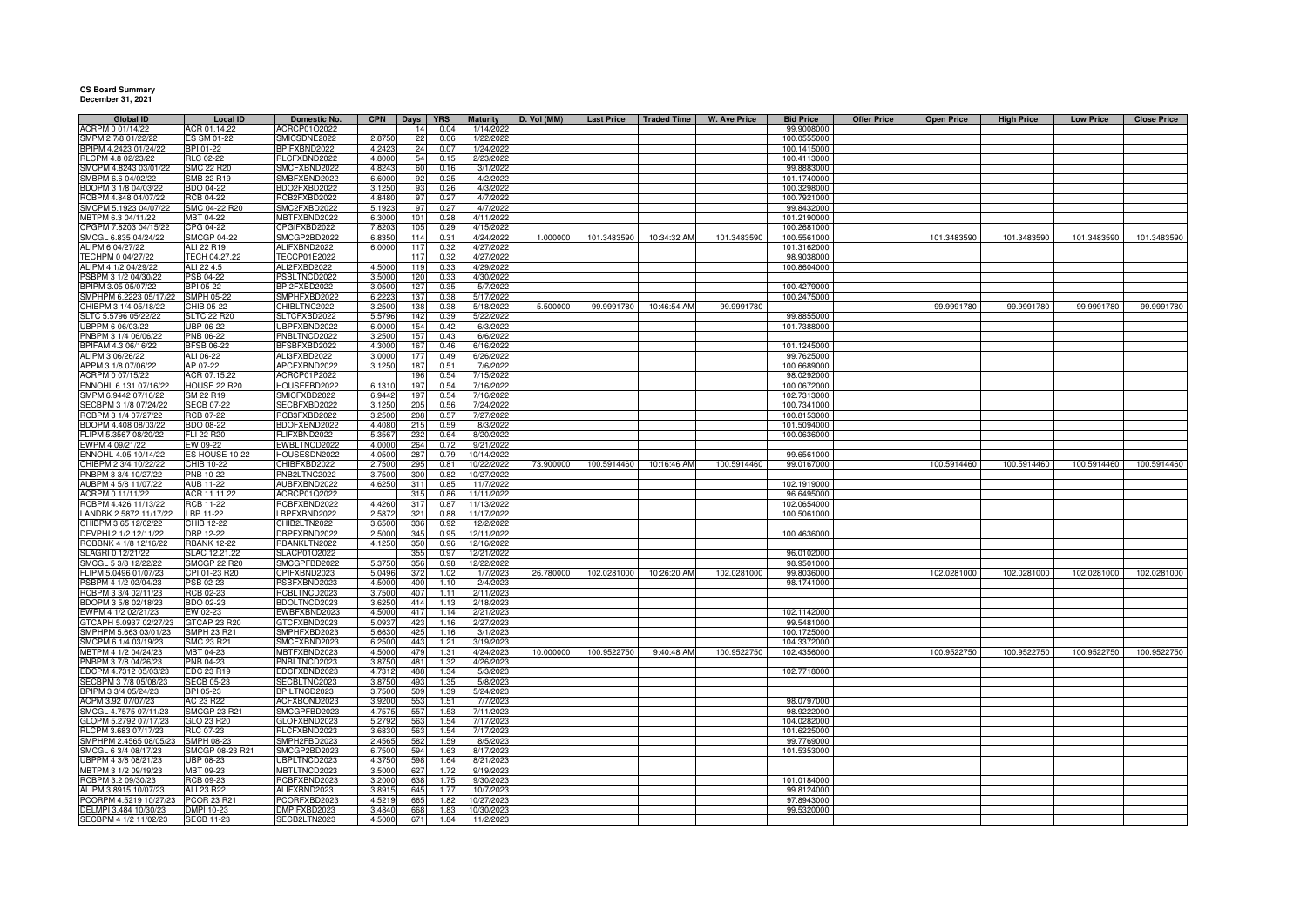| <b>Global ID</b>       | <b>Local ID</b>      | Domestic No.        | <b>CPN</b> | Days       | <b>YRS</b> | <b>Maturity</b> | D. Vol (MM) | <b>Last Price</b> | <b>Traded Time</b> | <b>W. Ave Price</b> | <b>Bid Price</b> | <b>Offer Price</b> | <b>Open Price</b> | <b>High Price</b> | <b>Low Price</b> | <b>Close Price</b> |
|------------------------|----------------------|---------------------|------------|------------|------------|-----------------|-------------|-------------------|--------------------|---------------------|------------------|--------------------|-------------------|-------------------|------------------|--------------------|
| BDOPM 4 3/8 11/07/23   | BDO 11-23            | BDO2LTNC2023        | 4.3750     | 676        | 1.85       | 11/7/2023       |             |                   |                    |                     |                  |                    |                   |                   |                  |                    |
| FLIPM 5.4333 11/08/23  | FLI 23 R20           | FLIFXBND2023        | 5.4333     | 677        | 1.85       | 11/8/2023       |             |                   |                    |                     | 100.0997000      |                    |                   |                   |                  |                    |
| AEONPH 7.695 11/16/23  | <b>ES AEON 11-23</b> | AEONFXRN2023        | 7.6950     | 685        | 1.88       | 11/16/2023      |             |                   |                    |                     | 96.1384000       |                    |                   |                   |                  |                    |
| AEVPM 2.8403 11/16/23  | AEV 11-23            | AEV2FXBD2023        | 2.8403     | 685        | 1.88       | 11/16/2023      |             |                   |                    |                     | 99.6197000       |                    |                   |                   |                  |                    |
| FLIPM 3.3353 11/18/23  | FLI 11-23            | FLI2FXBD2023        | 3.335      | 687        | 1.88       | 11/18/2023      |             |                   |                    |                     | 99.2515000       |                    |                   |                   |                  |                    |
| EWPM 4 5/8 12/07/23    | EW 12-23             | EWBLTNCD2023        | 4.625      | 706        | 1.93       | 12/7/202        |             |                   |                    |                     |                  |                    |                   |                   |                  |                    |
| UBPPM 2 3/4 12/09/23   | <b>UBP 12-23</b>     | JBPFXBND2023        | 2.7500     | 708        | 1.94       | 12/9/202        |             |                   |                    |                     | 100.2815000      |                    |                   |                   |                  |                    |
| VLLPM 8 12/21/23       | <b>VLL 23 R21</b>    | /LLFXBND2023        | 8.0000     | 720        | 1.97       | 12/21/202       |             |                   |                    |                     | 101.4528000      |                    |                   |                   |                  |                    |
| AREIPM 3.0445 12/28/23 | <b>AREIT 12-23</b>   | AREITFXB2023        | 3.0445     | 727        | 1.99       | 12/28/2023      |             |                   |                    |                     | 99.9989000       |                    |                   |                   |                  |                    |
| CHIBPM 4.55 01/12/24   | CHIB 01-24           | CHIBLTNC2024        | 4.5500     |            | 2.03       | 1/12/2024       |             |                   |                    |                     |                  |                    |                   |                   |                  |                    |
|                        | <b>RBANK 01-24</b>   | RBANKLTN2024        | 4.8750     | 742<br>746 |            |                 |             |                   |                    |                     |                  |                    |                   |                   |                  |                    |
| ROBBNK 4 7/8 01/16/24  |                      |                     |            |            | 2.04       | 1/16/2024       |             |                   |                    |                     |                  |                    |                   |                   |                  |                    |
| FDCPM 6.1458 01/24/24  | <b>FDC 24 R21</b>    | FDCFXBND2024        | 6.1458     | 754        | 2.06       | 1/24/2024       |             |                   |                    |                     | 101.2468000      |                    |                   |                   |                  |                    |
| APPM 7.5095 01/25/24   | AP 24 R22            | APCFXBND2024        | 7.509      | 755        | 2.07       | 1/25/2024       |             |                   |                    |                     | 104.8837000      |                    |                   |                   |                  |                    |
| TELPM 5.2813 02/06/24  | TEL 24 R21           | <b>FELFXBND2024</b> | 5.281      | 767        | 2.10       | 2/6/2024        |             |                   |                    |                     | 99.5686000       |                    |                   |                   |                  |                    |
| PSBPM 5 02/09/24       | PSB 02-24            | PSBLTNCD2024        | 5.0000     | 770        | 2.11       | 2/9/2024        |             |                   |                    |                     |                  |                    |                   |                   |                  |                    |
| CHIBPM 2 1/2 02/18/24  | CHIB 02-24           | CHIBFXBD2024        | 2.5000     | 779        | 2.13       | 2/18/2024       |             |                   |                    |                     | 99.9999000       |                    |                   |                   |                  |                    |
| CPGPM 4.8467 03/01/24  | CPG 03-24            | CPGIFXBD2024        | 4.8467     | 791        | 2.17       | 3/1/2024        |             |                   |                    |                     | 98.6755000       |                    |                   |                   |                  |                    |
| SMCPM 5.284 03/01/24   | <b>SMC 24 R22</b>    | SMCFXBND2024        | 5.284      | 791        | 2.17       | 3/1/2024        |             |                   |                    |                     | 97.5642000       |                    |                   |                   |                  |                    |
| STIEPM 5.8085 03/23/24 | STIESG 24 R22        | STIGFXBD2024        | 5.808      | 813        | 2.23       | 3/23/2024       |             |                   |                    |                     | 92.9658000       |                    |                   |                   |                  |                    |
| MEGPM 5.3535 03/28/24  | <b>MEG 24 R22</b>    | MEGFXBND2024        | 5.353      | 818        | 2.24       | 3/28/2024       |             |                   |                    |                     | 99.1696000       |                    |                   |                   |                  |                    |
| RCBPM 5 1/2 03/28/24   | RCB 03-24            | RCBLTNCD2024        | 5.500      | 818        | 2.24       | 3/28/2024       |             |                   |                    |                     |                  |                    |                   |                   |                  |                    |
| TOLPM 5 1/2 03/31/24   | <b>MNTC 24 R21</b>   | MNTCFXBD2024        | 5.500      | 821        | 2.25       | 3/31/2024       |             |                   |                    |                     | 98.9582000       |                    |                   |                   |                  |                    |
| SMBPM 6 04/02/24       | <b>SMB 24 R21</b>    | SMBFXBND2024        | 6.000      | 823        | 2.25       | 4/2/2024        |             |                   |                    |                     | 101.2966000      |                    |                   |                   |                  |                    |
| SMPM 3.3613 04/02/24   | SM 04-24             | SMIC2FBD2024        | 3.361      | 823        | 2.25       | 4/2/2024        | 1.000000    | 100.9935871       | 2:03:39 PM         | 100.9935871         | 98.9535000       |                    | 100.9935871       | 100.9935871       | 100.9935871      | 100.9935871        |
| MBTPM 5 3/8 04/04/24   | MBT 04-24            | MBT2LTNC2024        | 5.375      | 825        | 2.26       | 4/4/2024        |             |                   |                    |                     |                  |                    |                   |                   |                  |                    |
| PBC 5 5/8 04/08/24     | <b>PBCOM 04-24</b>   | PBCOMLTN2024        | 5.625      | 829        | 2.27       | 4/8/2024        |             |                   |                    |                     |                  |                    |                   |                   |                  |                    |
| PCORPM 7.8183 04/19/24 | <b>PCOR 24 R22</b>   | PCORFXBD2024        | 7.818      | 840        | 2.30       | 4/19/2024       |             |                   |                    |                     | 102.6793000      |                    |                   |                   |                  |                    |
| SMCGL 7.1783 04/24/24  | SMCGP 04-24 R22      | SMCGP2BD2024        | 7.178      | 845        | 2.31       | 4/24/2024       |             |                   |                    |                     | 101.9786000      |                    |                   |                   |                  |                    |
| SMPHPM 5.1683 05/18/24 | SMPH 05-24 R22       | SMPH2FBD2024        | 5.168      | 869        | 2.38       | 5/18/2024       |             |                   |                    |                     | 98.7188000       |                    |                   |                   |                  |                    |
| ACPM 3.026 05/28/24    | AC 05-24             | ACFXBOND2024        | 3.0260     | 879        | 2.41       | 5/28/2024       |             |                   |                    |                     | 98.6836000       |                    |                   |                   |                  |                    |
| AEVPM 6.0157 06/18/24  | AEV 24 R23           | AEVFXBND2024        | 6.0157     | 900        | 2.46       | 6/18/2024       |             |                   |                    |                     | 101.1768000      |                    |                   |                   |                  |                    |
| EDCPM 2.8565 06/25/24  | EDC 06-24 R23        | EDCFXBND2024        | 2.856      | 907        | 2.48       | 6/25/2024       |             |                   |                    |                     | 100.3723000      |                    |                   |                   |                  |                    |
| MBTPM 3 7/8 07/20/24   | MBT 07-24            | MBTLTNCD2024        | 3.875      | 932        | 2.55       | 7/20/2024       |             |                   |                    |                     |                  |                    |                   |                   |                  |                    |
| DDPM 6.0952 07/21/24   | <b>DD 24 R22</b>     | DDFXBOND2024        | 6.095      | 933        | 2.55       | 7/21/2024       |             |                   |                    |                     | 98.4758000       |                    |                   |                   |                  |                    |
| GTCAPH 5 5/8 08/07/24  | GTCAP 24 R21         | GTCFXBND2024        | 5.625      | 950        | 2.60       | 8/7/2024        |             |                   |                    |                     | 99.1028000       |                    |                   |                   |                  |                    |
| VLLPM 5.7512 08/08/24  | <b>VLL 24 R23</b>    | /LLFXBND2024        | 5.751      |            | 2.60       | 8/8/2024        |             |                   |                    |                     | 96.3627000       |                    |                   |                   |                  |                    |
|                        |                      |                     |            | 951        |            |                 |             |                   |                    |                     |                  |                    |                   |                   |                  |                    |
| BACNOT 3.5335 08/20/24 | <b>PHN 24 R23</b>    | PHNFXBND2024        | 3.533      | 963        | 2.64       | 8/20/2024       |             |                   |                    |                     | 100.0003000      |                    |                   |                   |                  |                    |
| PNBPM 5 3/4 08/27/24   | PNB 08-24            | PNBLTNCD2024        | 5.750      | 970        | 2.66       | 8/27/2024       | 3.500000    | 99.9976190        | 11:17:29 AM        | 99.9976076          |                  |                    | 99.9975390        | 99.9976190        | 99.9975390       | 99.9976190         |
| SMPHPM 5.7417 09/01/24 | <b>SMPH 24 R21</b>   | SMPHFXBD2024        | 5.741      | 975        | 2.67       | 9/1/2024        |             |                   |                    |                     | 99.7325000       |                    |                   |                   |                  |                    |
| DNLPM 2.7885 09/14/24  | DNL 09-24            | DNLFXBND2024        | 2.788      | 988        | 2.71       | 9/14/2024       |             |                   |                    |                     | 98.8124000       |                    |                   |                   |                  |                    |
| ALIPM 4.758 09/30/24   | ALI 24 R22           | ALI2FXBD2024        | 4.758      | 1004       | 2.75       | 9/30/2024       |             |                   |                    |                     | 101.5677000      |                    |                   |                   |                  |                    |
| SMCPM 5.55 10/04/24    | SMC 10-24 R22        | SMC2FXBD2024        | 5.550      | 1008       | 2.76       | 10/4/2024       |             |                   |                    |                     | 97.9959000       |                    |                   |                   |                  |                    |
| BDOPM 5 3/8 10/12/24   | BDO 10-24            | BDOLTNCD2024        | 5.375      | 1016       | 2.78       | 10/12/2024      |             |                   |                    |                     |                  |                    |                   |                   |                  |                    |
| FLIPM 5.6389 12/04/24  | FLI 24 R21           | FLIFXBND2024        | 5.638      | 1069       | 2.93       | 12/4/2024       |             |                   |                    |                     | 103.6534000      |                    |                   |                   |                  |                    |
| SMCGL 6 1/4 12/22/24   | <b>SMCGP 24 R22</b>  | SMCGPFBD2024        | 6.250      | 1087       | 2.98       | 12/22/2024      |             |                   |                    |                     | 104.8380000      |                    |                   |                   |                  |                    |
| ALCOPM 6.3517 02/06/2  | ALCO 25 R23          | ALCOFXBD2025        | 6.351      | 1133       | 3.10       | 2/6/2025        |             |                   |                    |                     | 99.1695000       |                    |                   |                   |                  |                    |
| ACPM 4.82 02/10/25     | AC 25 R23            | ACFXBOND2025        | 4.820      | 1137       | 3.11       | 2/10/202        |             |                   |                    |                     | 102.0862000      |                    |                   |                   |                  |                    |
| RLCPM 4.9344 02/23/25  | <b>RLC 02-25</b>     | RLCFXBND2025        | 4.934      | 115        | 3.15       | 2/23/202        |             |                   |                    |                     | 95.6106000       |                    |                   |                   |                  |                    |
| SMPHPM 6.0804 03/01/25 | SMPH 03-25 R23       | SMPH2FBD2025        | 6.080      | 1156       | 3.17       | 3/1/202         |             |                   |                    |                     | 105.5056000      |                    |                   |                   |                  |                    |
| FBPM 5.05 03/10/25     | <b>SMFB 25 R23</b>   | SMFBFXBD2025        | 5.050      | 116        | 3.19       | 3/10/202        |             |                   |                    |                     | 103.1252000      |                    |                   |                   |                  |                    |
| SMCPM 6 5/8 03/19/25   | <b>SMC 25 R23</b>    | SMCFXBND2025        | 6.625      | 1174       | 3.21       | 3/19/2025       | 1.00000     | 110.7336757       | 10:08:36 AM        | 110.7336757         | 106.4735000      |                    | 110.7336757       | 110.7336757       | 110.7336757      | 110.7336757        |
| SECBPM 4 03/23/25      | <b>SECB 03-25</b>    | SECBLTNC2025        | 4.000      | 1178       | 3.23       | 3/23/2025       |             |                   |                    |                     |                  |                    |                   |                   |                  |                    |
| SMPHPM 4.8643 03/25/25 | SMPH K 03-25 R23     | SMPH3FBD2025        | 4.864      | 1180       | 3.23       | 3/25/2025       |             |                   |                    |                     | 102.2827000      |                    |                   |                   |                  |                    |
| BDOPM 4 03/27/25       | BDO 03-25            | BDOLTNCD2025        | 4.0000     | 1182       | 3.24       | 3/27/2025       |             |                   |                    |                     |                  |                    |                   |                   |                  |                    |
| PNBPM 4 3/8 04/11/25   | PNB 04-25            | PNBLTNCD2025        | 4.3750     | 1197       | 3.28       | 4/11/2025       |             |                   |                    |                     |                  |                    |                   |                   |                  |                    |
| BPIPM 4 04/25/25       | BPI 04-25            | BPILTNCD2025        | 4.0000     | 1211       | 3.32       | 4/25/2025       |             |                   |                    |                     |                  |                    |                   |                   |                  |                    |
| ALIPM 3.6262 05/04/25  | ALI 05-25 R23        | ALI4FXBD2025        | 3.6262     | 1220       | 3.34       | 5/4/2025        |             |                   |                    |                     | 94.3228000       |                    |                   |                   |                  |                    |
| SLTC 6.4872 05/22/25   | <b>SLTC 25 R22</b>   | SLTCFXBD2025        | 6.487      | 1238       | 3.39       | 5/22/2025       |             |                   |                    |                     | 101.4799000      |                    |                   |                   |                  |                    |
| SECBPM 4 06/17/25      | <b>SECB 06-25</b>    | SECB2LTN2025        | 4.000      | 1264       | 3.46       | 6/17/2025       |             |                   |                    |                     |                  |                    |                   |                   |                  |                    |
| VLLPM 5.6992 06/18/25  | <b>VLL 25 R22</b>    | VLL2FXBD2025        | 5.699      | 1265       | 3.46       | 6/18/202        |             |                   |                    |                     | 101.0945000      |                    |                   |                   |                  |                    |
| TOLPM 6.6407 07/04/25  | <b>NLEX 25 R23</b>   | NLEXFXBD2025        | 6.640      | 1281       | 3.51       | 7/4/202         |             |                   |                    |                     | 110.8252000      |                    |                   |                   |                  |                    |
| APPM 3.935 07/06/25    | AP 25 R23            | APCFXBND2025        | 3.935      | 1283       | 3.51       | 7/6/202         |             |                   |                    |                     | 99.7881000       |                    |                   |                   |                  |                    |
| ENNOHL 6.8666 07/16/25 | <b>HOUSE 25 R22</b>  | HOUSEFBD2025        | 6.8666     | 1293       | 3.54       | 7/16/202        |             |                   |                    |                     | 101.1481000      |                    |                   |                   |                  |                    |
|                        |                      |                     |            |            |            |                 |             |                   |                    |                     |                  |                    |                   |                   |                  |                    |
| RLCPM 3.8 07/17/25     | <b>RLC 07-25</b>     | RLC2FXBD2025        | 3.8000     | 1294       | 3.54       | 7/17/2025       |             |                   |                    |                     | 99.3447000       |                    |                   |                   |                  |                    |
| SECBPM 4 08/05/25      | <b>SECB 08-25</b>    | SECB3LTN2025        | 4.0000     | 1313       | 3.60       | 8/5/202         |             |                   |                    |                     |                  |                    |                   |                   |                  |                    |
| AEVPM 3.2977 08/09/25  | AEV 08-25 R23        | AEV2FXBD2025        | 3.2977     | 1317       | 3.61       | 8/9/2025        |             |                   |                    |                     | 99.3177000       |                    |                   |                   |                  |                    |
| FLIPM 5.7139 08/20/25  | FLI 25 R22           | <b>ELIFXBND2025</b> | 5.7139     | 1328       | 3.64       | 8/20/202        |             |                   |                    |                     | 104.0431000      |                    |                   |                   |                  |                    |
| BANKCM 4 1/2 09/17/25  | BOC 09-25            | BOCLTNCD2025        | 4.500      | 1356       | 3.71       | 9/17/202        |             |                   |                    |                     |                  |                    |                   |                   |                  |                    |
| ALIPM 3.862 09/29/25   | ALI 25 R23           | ALI3FXBD2025        | 3.862      | 1368       | 3.75       | 9/29/202        |             |                   |                    |                     | 99.3506000       |                    |                   |                   |                  |                    |
| PCORPM 3.4408 10/12/25 | PCOR 10-25           | PCOR2FXB2025        | 3.440      | 1381       | 3.78       | 10/12/202       |             |                   |                    |                     | 98.0493000       |                    |                   |                   |                  |                    |
| PCORPM 8.0551 10/19/25 | <b>PCOR 25 R23</b>   | PCORFXBD2025        | 8.055      | 1388       | 3.80       | 10/19/202       |             |                   |                    |                     | 111.0455000      |                    |                   |                   |                  |                    |
| ALIPM 4 3/4 10/25/25   | ALI 25 R22           | ALI2FXBD2025        | 4.7500     | 1394       | 3.82       | 10/25/2025      |             |                   |                    |                     | 102.2663000      |                    |                   |                   |                  |                    |
| DELMPI 3.7563 10/30/25 | <b>DMPI 25 R24</b>   | DMPIFXBD2025        | 3.756      | 1399       | 3.83       | 10/30/202       |             |                   |                    |                     | 97.3990000       |                    |                   |                   |                  |                    |
| AEVPM 3.3059 11/16/25  | AEV 25 R23           | AEVFXBND2025        | 3.3059     | 1416       | 3.88       | 11/16/2025      |             |                   |                    |                     | 99.6593000       |                    |                   |                   |                  |                    |
| SMPHPM 4.799 11/25/25  | <b>SMPH 25 R23</b>   | SMPHFXBD2025        | 4.7990     | 1425       | 3.90       | 11/25/2025      |             |                   |                    |                     | 96.7008000       |                    |                   |                   |                  |                    |